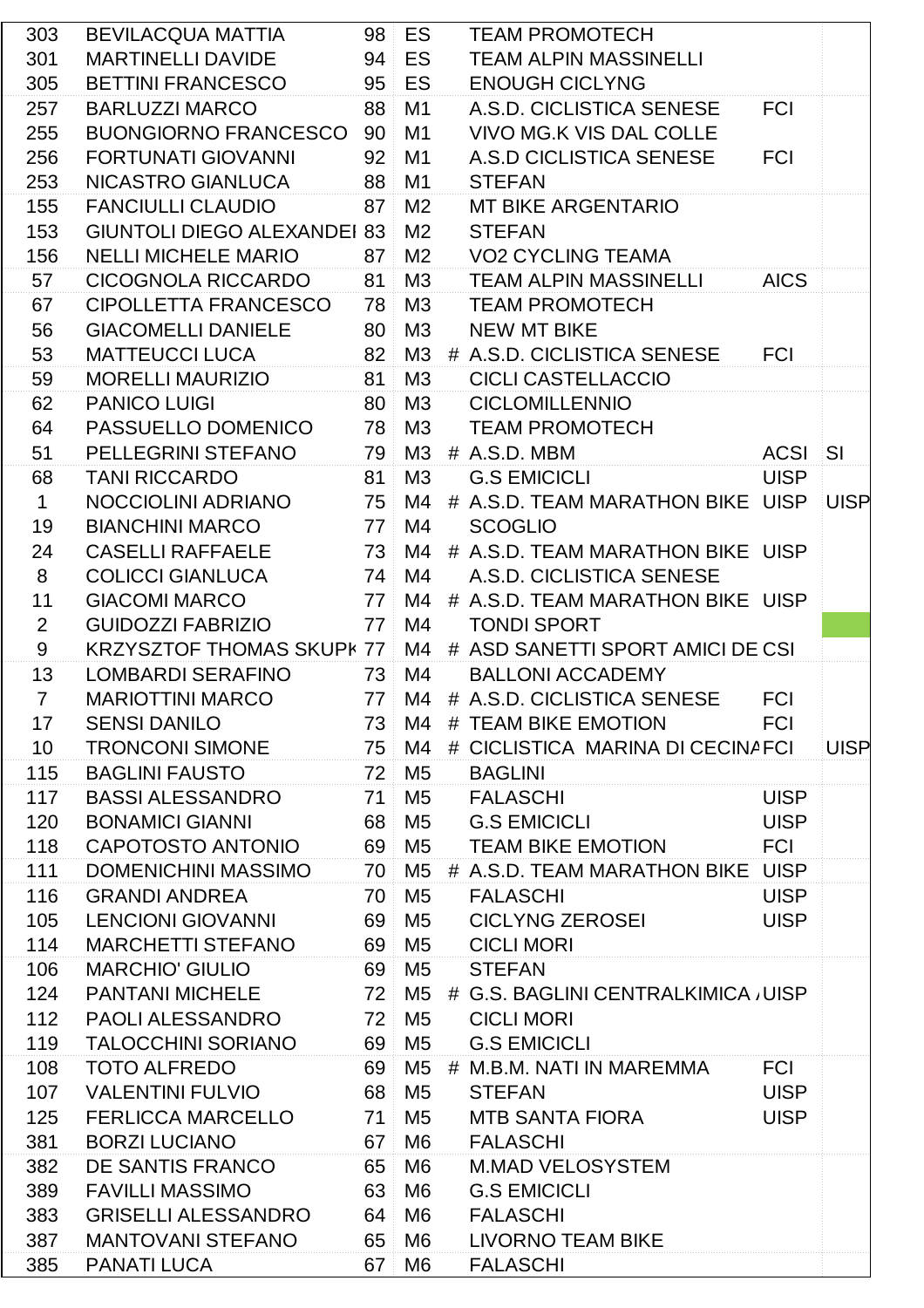| 391 | PIETRINI LIVIO             | 66              | M6             | <b>EVENTSPORT</b>            | UISP        |
|-----|----------------------------|-----------------|----------------|------------------------------|-------------|
| 390 | <b>SARTI YURI</b>          | 66              | M <sub>6</sub> | <b>G.S EMICICLI</b>          | <b>UISP</b> |
| 388 | <b>SOCCIARELLI CARLO</b>   | 63              | M <sub>6</sub> | <b>TEAM BIKE EMOTION</b>     | <b>FCI</b>  |
| 393 | <b>ROSSILUCA</b>           | 64              | M <sub>6</sub> | <b>VALDARNO REGIA</b>        |             |
| 355 | <b>BARONTI GIUSEPPE</b>    | 62 <sup>2</sup> | M7             | <b>CICLI MORI</b>            |             |
| 351 | <b>ESPOSTI STEFANO</b>     | 62              | M7             | <b>CICLI MORI</b>            |             |
| 356 | <b>INNOCENTI MAURIZIO</b>  | 62 <sup>1</sup> | M7             | # M.B.M. NATI IN MAREMMA     | <b>FCI</b>  |
| 359 | <b>NACCI CLAUDIO</b>       | 58              | M7             | <b>STEFAN</b>                | UISP        |
| 360 | POTESTA' FABRIZIO          | 61              | M7             | <b>M.MAD VELOSYSTEM</b>      |             |
| 361 | <b>MASINI CARLO</b>        | 61              | M7             | <b>CICLI PUCCINELLI</b>      | UISP        |
| 201 | <b>BELLUMORI ALFIO</b>     | 52              | M <sub>8</sub> | <b>CICLI GAUDENZI</b>        |             |
| 202 | <b>BENSI FRANCO</b>        | 57              | M <sub>8</sub> | <b>FALASCHI</b>              | <b>UISP</b> |
| 203 | <b>CECCARELLI EMANUELE</b> | 57              | M <sub>8</sub> | <b>TEAM ALPIN MASSINELLI</b> |             |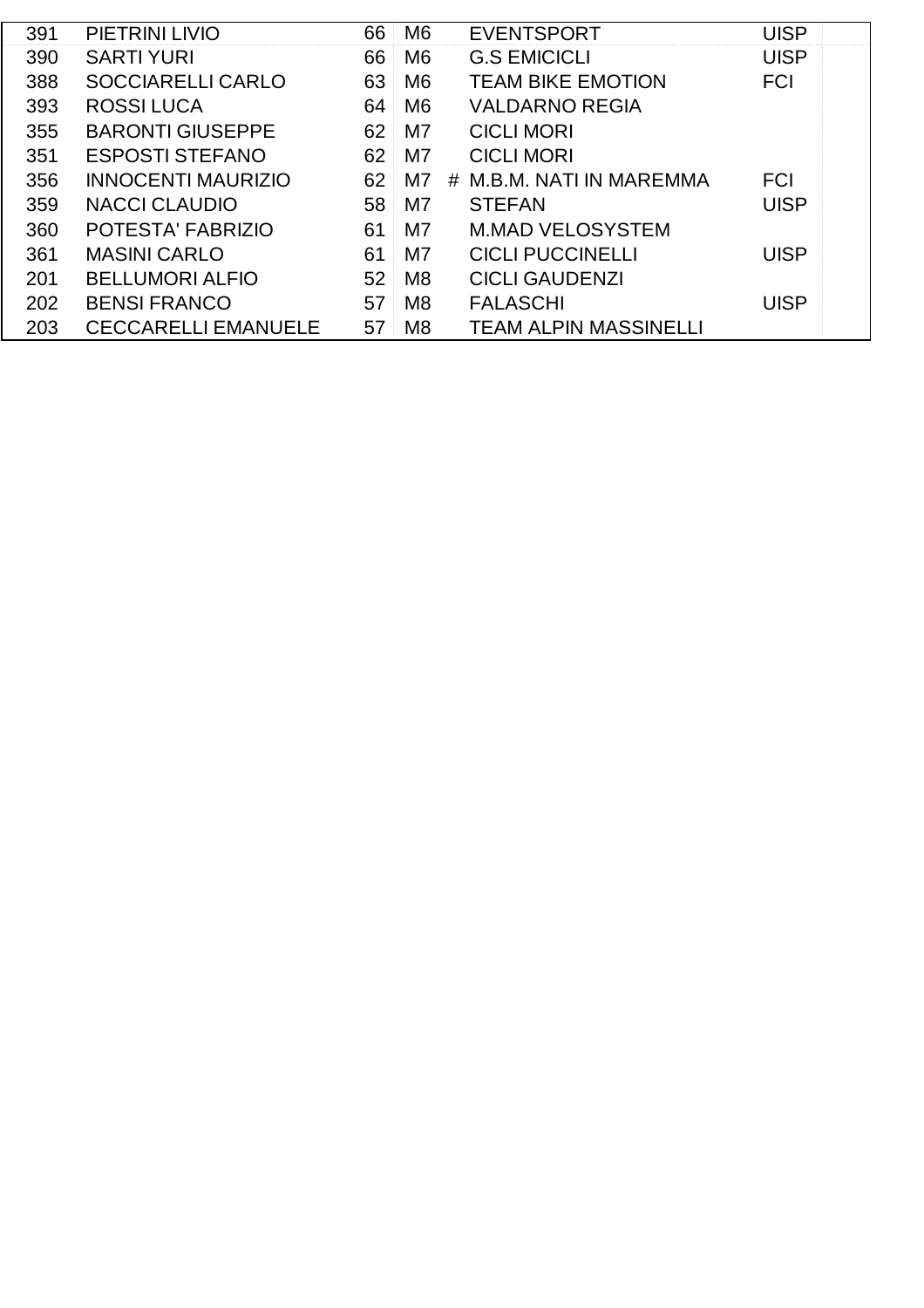|                     | <b>15C</b>               |  |
|---------------------|--------------------------|--|
|                     | 15F                      |  |
|                     |                          |  |
|                     |                          |  |
| 728331E             |                          |  |
| 2,21E+08            |                          |  |
| 7926924             |                          |  |
| $2,2E+08$           |                          |  |
| 2,21E+08<br>A137558 |                          |  |
| 728331E             |                          |  |
|                     | TERRE ETRUSCO LABRONICHE |  |
|                     |                          |  |
| A221353<br>1296571  |                          |  |
|                     |                          |  |
| 946435J             |                          |  |
|                     |                          |  |
| 783806U             |                          |  |